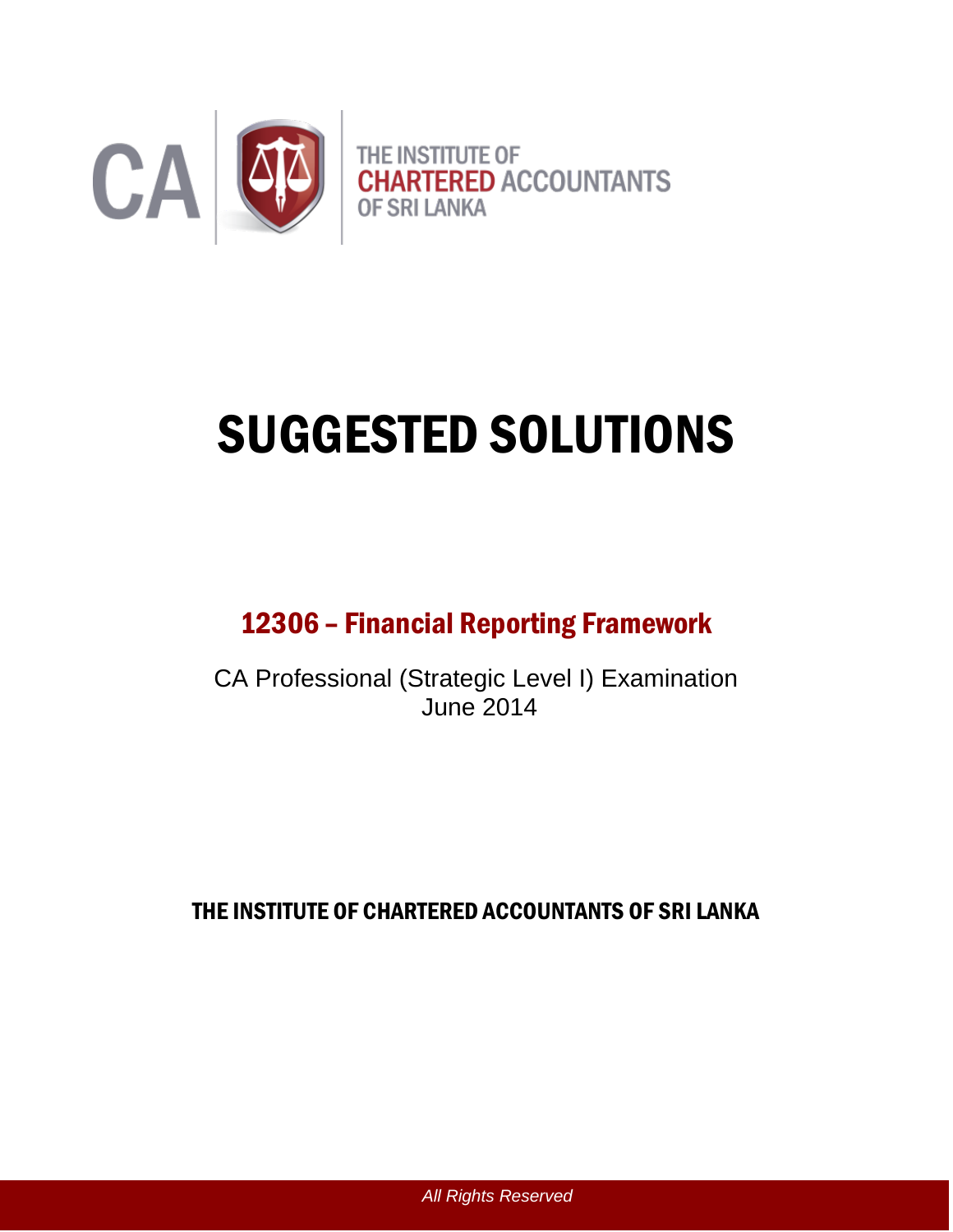- (a) The arrangement is classified as equity under LKAS 32.16 because the contingent consideration arrangement will result in the issuance of a fixed number of Zebra PLC's equity shares if the target is met.
- (b) SLFRS 2 requires the expense to be calculated separately for each tranche over the vesting period for that tranche. That will result in the expense being front-loaded. The answer is 500 x Rs. 10 for the first tranche plus 250 x Rs. 10 for the second tranche that should be accounted in the financial statements of the year ended 31.12.2013
- (c) As per the LKAS 20 the benefit of a government loan at a below market rate of interest should be treated as a government grant. The loan should be recognized and measured at fair value at the transaction date and subsequently it should be measured at amortised cost in accordance with LKAS 39. Accordingly the loan should be initially measured at a market rate of 8%, which is 68 million (100 mn \*0.6805 calculated present value of the future cash flow) the difference between the initial carrying value of the loan and loan proceeds that is 32mn (100 – 68) should be treated as Government Grant.

#### **Initial Recognition and Measurement**

Loan - 68 Mn Government Grant – 32 Mn

Since the loan should be subsequently measured at amortized cost, loan Carrying Value should be stated in the financial statements at the end of the reporting period is 73.6Mn (Initial fair Value of Rs. 68Mn should be measured at 8% i.e. 68Mn \*1.08). Interest of 5.4 Mn should be charged as interest expenses in the income statement and Government grant also should be amortized to compensate the expenses. Therefore amortization of government grants of Rs.8.4Mn should be charged to income statement.

- (d) Impairment testing is time intensive and judgmental due to:
	- the identification of impairment indicators;
	- assessing or reassessing the cashflows;
	- determining the discount rates;
	- testing the reasonableness of the assumptions; and
	- benchmarking the assumptions with the market.
	- Calculation of recoverable amounts is difficult and may not have required data
	- If the market capitalisation is lower than a value-in-use calculation, then the VIU assumptions may need challenging, as the cashflow projections might not be as expected by the market
- (e) The initial carrying amount of debt security is Rs. 8,000,000 and the transaction costs of Rs 600,000 are spent. This treatment applies because the debt security is classified as held for trading and, therefore, measured at fair value with changes in fair value recognised in profit or loss.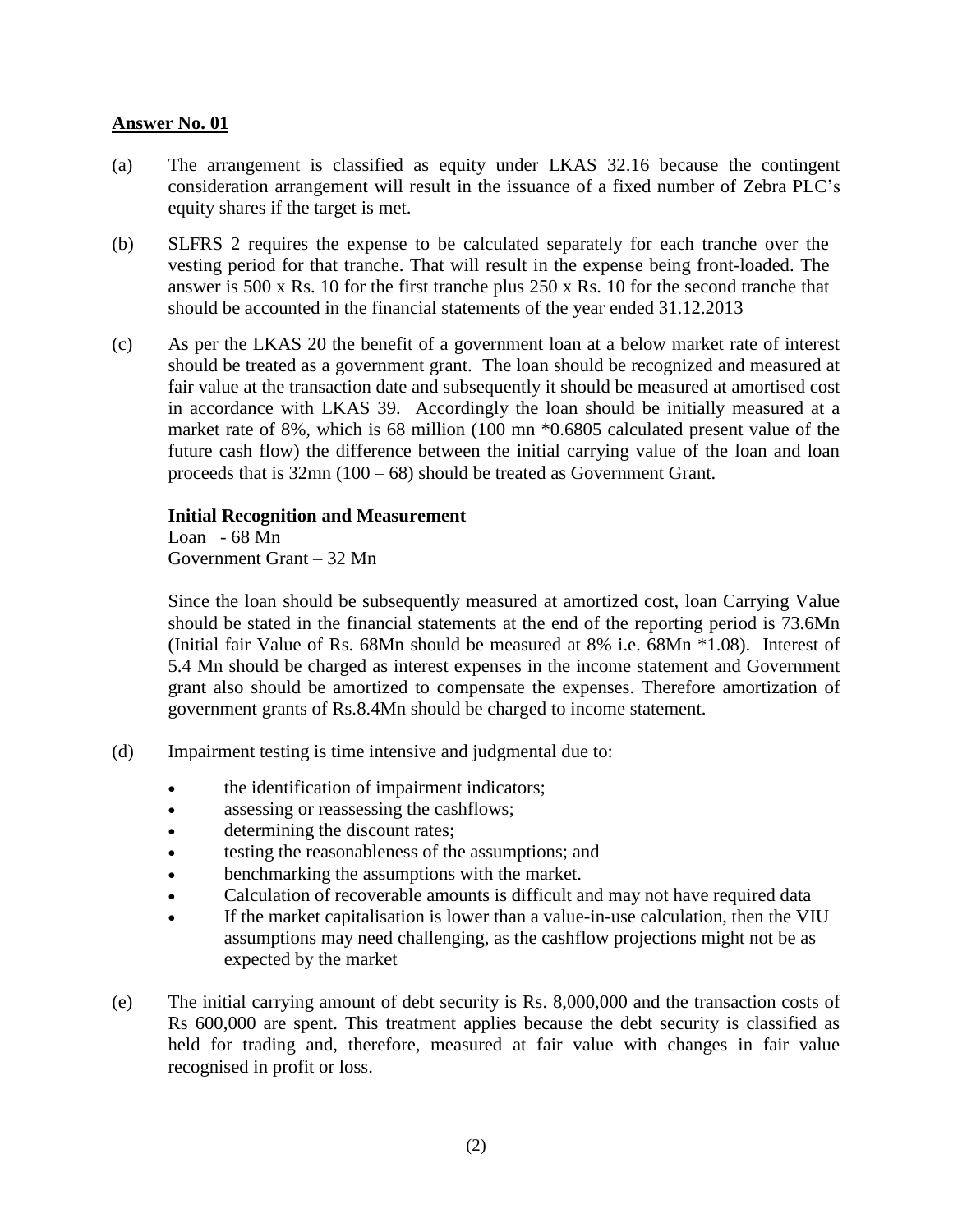The initial carrying amount of the bond is Rs 11,000,000 i.e. the amount paid for the bond and the transaction costs. This treatment applies because the bond is not measured at fair value with changes in fair value recognised in profit or loss. Any changes in fair value of the bond are taken to reserves until the bond is sold.

|                              | <b>Carrying value</b> | <b>Re-</b> measured | <b>Impairment</b> | <b>Fair value less</b> |  |
|------------------------------|-----------------------|---------------------|-------------------|------------------------|--|
|                              | Rs million            | <b>Rs</b> million   | <b>Rs</b> million | costs to sell          |  |
|                              |                       |                     |                   | <b>Rs</b> million      |  |
| Goodwill                     | 160                   | 160                 | (160)             |                        |  |
| Plant and equipment          | 280                   | 260                 |                   | 260                    |  |
| <b>Stocks</b>                | 200                   | 180                 |                   | 180                    |  |
| <b>Financial</b> assets      | 170                   | 170                 |                   | 170                    |  |
| <b>Financial liabilities</b> | (140)                 | (140)               |                   | (140)                  |  |
|                              | 670                   | 630                 | (160)             | 470                    |  |

SLFRS 5 requires that immediately before the initial classification of the disposal group as heldfor-sale, the carrying amounts of the disposal group be measured in accordance with applicable SLFRS, and any profit or loss dealt with under that SLFRS. The reduction in the carrying amount of property, plant and equipment will be dealt with in accordance with LKAS 16, and that of the inventory in accordance with LKAS 2.

#### **Income statement**

After the re-measurement, the entity will recognise an impairment loss of Rs 160 m on remeasurement to the lower of carrying amount and fair value less cost to sell. This loss is allocated to goodwill in accordance with LKAS 36. Thus, goodwill will be reduced to zero. The loss will be charged against profit or loss.

#### **Balance sheet**

In the balance sheet, the major classes of assets and liabilities classified as held-for-sale should be separately disclosed on the face of the balance sheet or in the notes. Thus, in this case, there would be separate disclosure of the disposal group as follows.

## **Assets Rs.million** Non-current assets Current assets Non-current assets and current assets classified as held-for-sale 610 **Liabilities** Current liabilities Liabilities directory associated with non-current assets classified as held-for-sale <sup>140</sup> Total liabilities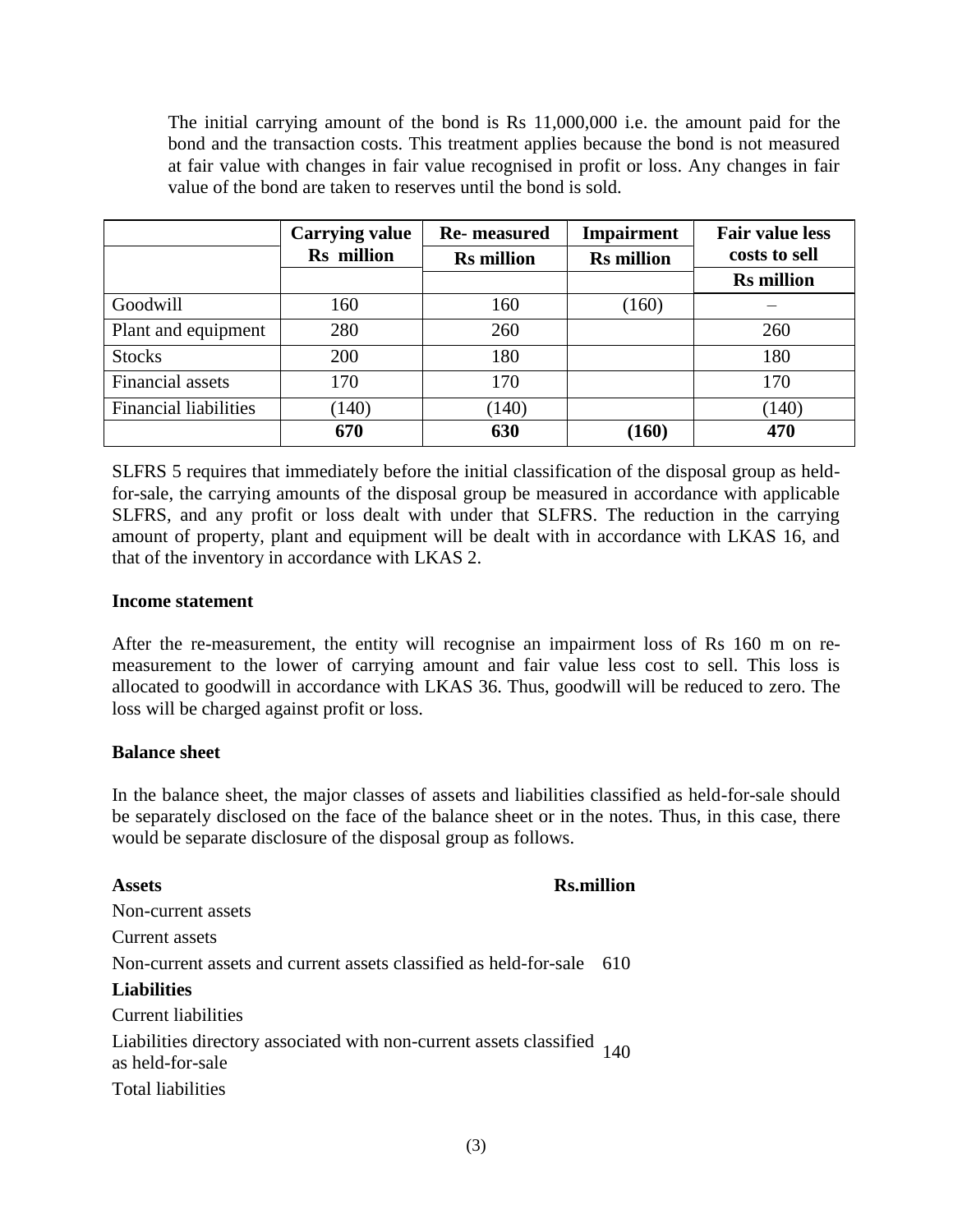#### (a) LKAS 28 (definition) Significant influence

(1) Is the power to participate in financial an operating policy decision of investee but not control or joint control over those policies.

The standard mentions board representation as an indication of significance influence but does not provide guidance on how to evaluate the representation in the context of the size of the board, voting patterns and the like.

- (2) Cobra PLC has the right to appoint 2 directors on the Board of Alpha Ltd. which consists of 11 directors. Hence has power to participate in policy decisions.
- (3) Board decisions are passed by 70% majority of directors as per information given. Since there are 11 members, majority is 8 (11 x 70%).
- (4) The other 2 major investors together has only 7 members and hence do not have clear majority, and therefore no ability to influence on their own.
- (5) Hence it appears that Cobra PLC, although having only 20% shareholding, has significant influence over Alpha.

#### (b)

- (1) they may not have the industry knowledge required to effectively function as a INED
- (2) they may have very different views to that of the directors representing shareholders and there could be clashes on board decisions
- (3) they may not have the same commitment and enthusiasm to that of directors representing shareholders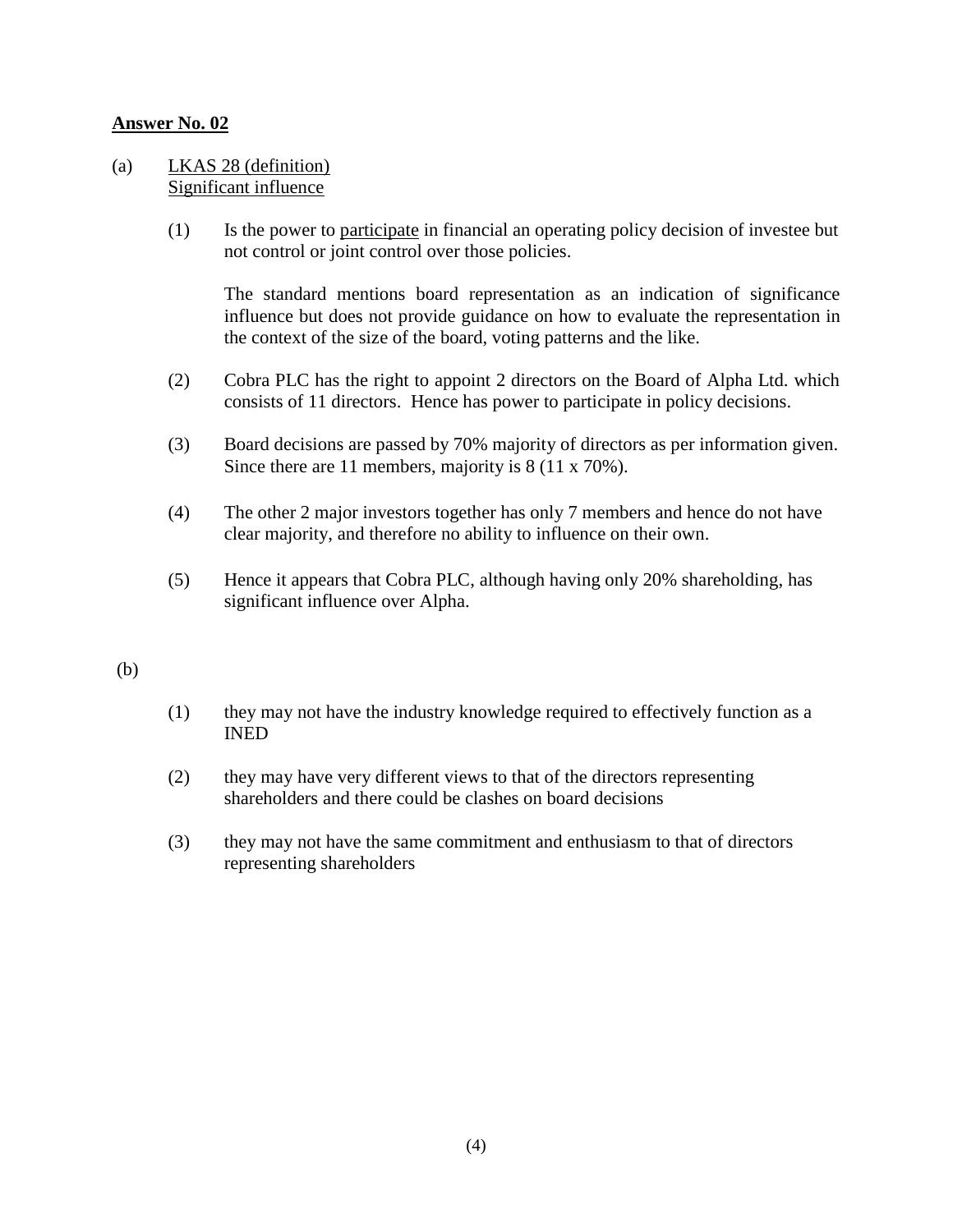- (a) The reporting entity shall consider the closeness of the related party relationship and the following other factors such as whether it is;
	- Significance of the transaction in terms of size
	- Carried out on non-market terms
	- Outside normal day to day business operations, such as the purchase and sale of businesses
	- Disclosed to regulatory or supervisory authorities
	- Reported to senior management
	- Subject to shareholder approval

#### (b) **This question tests the candidate's ability to exercise professional judgment. Marks will be awarded for valid arguments with supporting facts from relevant accounting standards.**

Given the nature of the agreement, the company accounts these agreements under operating lease. Accordingly, neither asset is capitalized nor liability is recognized.

The company's current accounting policy is to expense refurbishment/renovation cost incurred. Now, the company is considering to capitalize one of such expenditure because the amount incurred is substantial. This accounting treatment is not in line with the company's current accounting policy.

And also as the company has not been transferred all the risk and rewards incidental to this asset, company cannot capitalize this amount incurred for cladding.

(c) As the company is still using the asset, the estimated 10 year useful life time cannot be considered as accurate and the asset cannot be fully written off from the books of accounts as the company is still generating economic benefits from the asset.

#### LKAS 16

Useful life of PPE should be reviewed at least year end and depreciation charge for current and future years should be adjusted accordingly for any significant changes in expectations.

Depreciation method also should be reviewed at least each year end, and if there is any significant change in expected patterns of economic benefits the method should be changed. Such changes should be accounted as changes in accounting estimate as per LKAS 8 and requires prospective adjustment in financial statements.

The company has not reviewed the estimated useful life or the depreciation method and made adjustments and hence although the asset is still being used, it is written off in the books.

In order to correct the position, the company needs to re-assess the useful lifetime of the asset and account for it as a change in estimate as per LKAS 8. However restating the asset value results in a revaluation and as per the standard all the assets in that class need to be revalued and not only this machinery.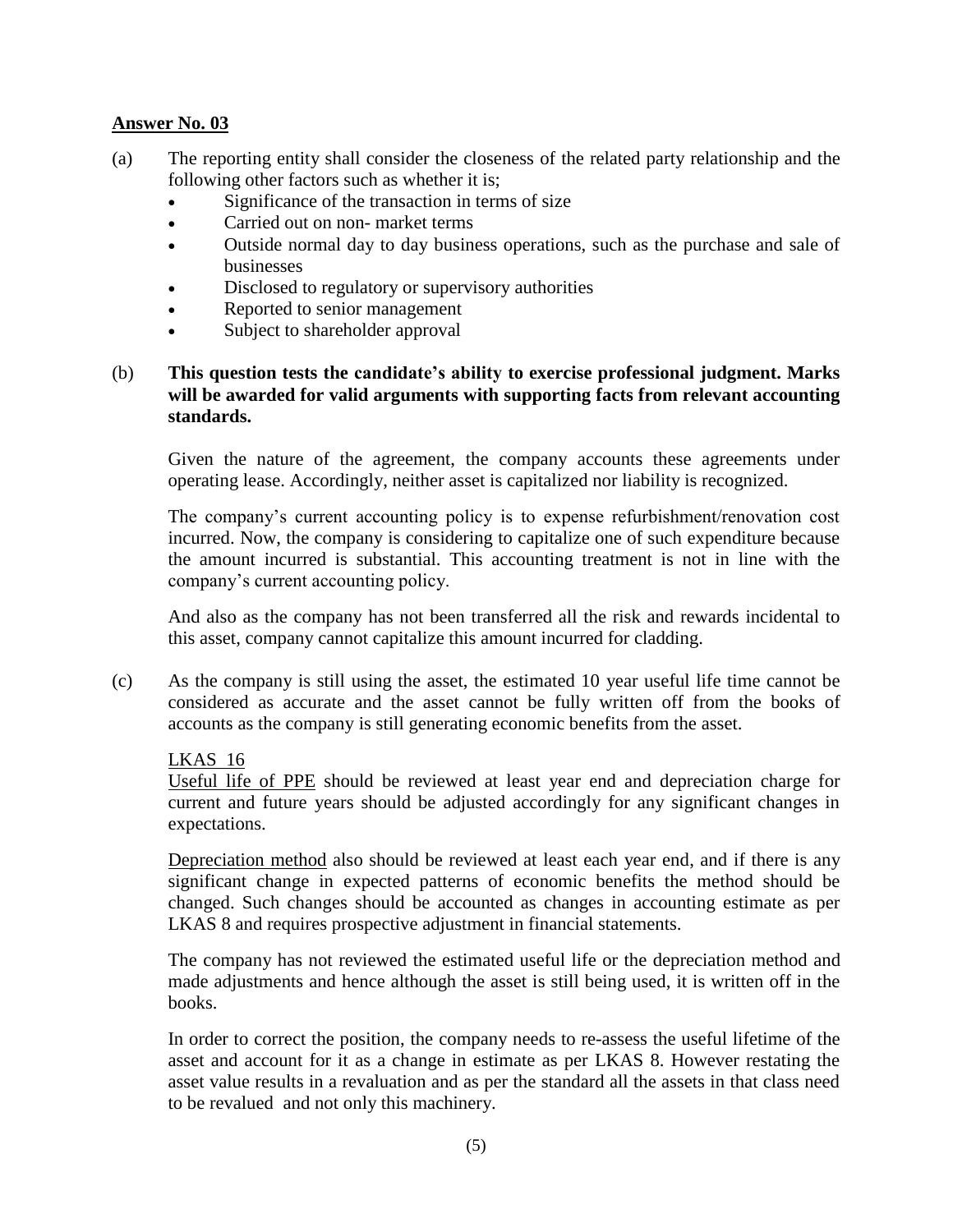(a) IFRIC 15 was issued in June 2008 in response to concerns raised about the inconsistency in accounting for real estate sales. Divergence in practice has arisen whereby some entities recognise revenue when the real estate is transferred to the customer in accordance with LKAS 18 (revenue) whilst others recognise revenue over the period of construction in accordance with LKAS 11 (construction contracts).

 To address this divergence practice, IFRIC 15 clarifies the determination of whether an agreement is within the scope of LKAS 11 or LKAS 18. The current accounting policy of the company should be reviewed according to the criteria given by IFRIC 15.

 According to IFRIC 15, a contract shall be identified as to whether it is a construction contract or a sale of goods (service). This determination shall be made with reference to the terms and conditions of the contracts signed with the customers.

The main factor is that whether the construction is made for customers specifications or whether the construction is done for pre-set models or specifications determined by the constructor. In other words, whether the customer could make major structural changes to the construction or not would determine the relevant standard to use.

If no structural changes can be done by the customer then it is a sale of good transaction LKAS18 applicable where revenue shall be recognized when the risk and rewards are passes. That is at the completion of the units.

Otherwise the contract would fall under LKAS 11 – Revenue should be recognized on the basis of stage of completion.

(b) Subscriptions to publications and similar items.

When the items involved are of similar value in each time period, revenue is recognised on a straight-line basis over the period in which the items are dispatched. When the items vary in value from period to period, revenue is recognised on the basis of the sales value of the item dispatched in relation to the total estimated sales value of all items covered by the subscription. Advances received shall be deferred until the performance obligations are satisfied.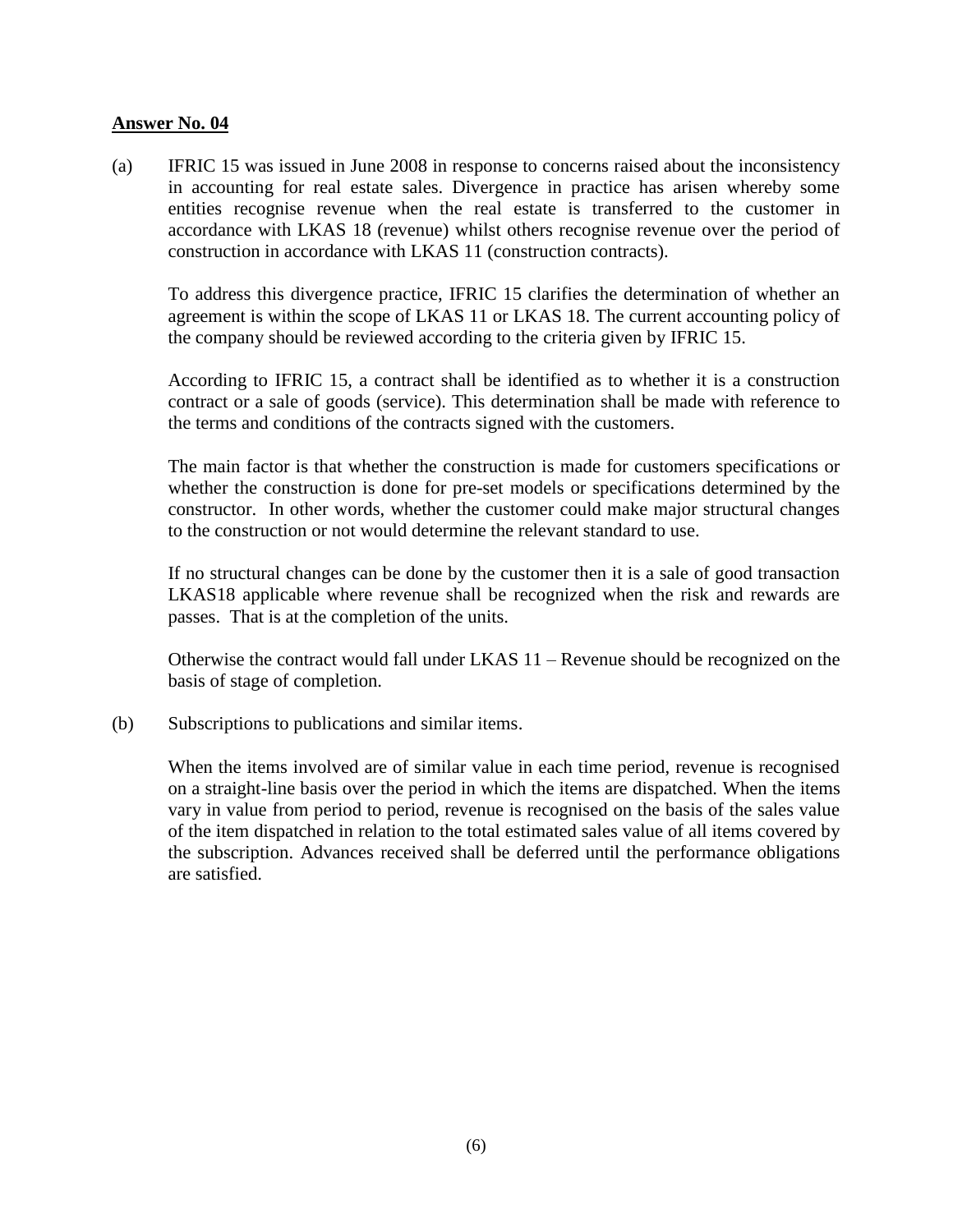(a) Present value of debt component Principal – Rs. 10, 000, 000 payable at the end of 5 years  $10,000,000*1/(1.08)^5$ Rs. 6,805, 832

> Interest – Rs. 500, 000 payable annually in arrears for 5 years 500, 000\* PVAF(8%,5) 500, 000\*  $3.9927 =$ Rs. 1,996, 350

Total liability component = Rs. 8,802, 182 ( $6,805, 832 + 1,996, 350$ )

(b) Equity Component = Rs. 10, 000, 000 – Rs. 8,802,182  $=$  Rs. 1,197,818

| (c) | Cash Dr                   | Rs. 10, 000, 000 |
|-----|---------------------------|------------------|
|     | Convertible notes payable | Rs. 8, 802, 182  |
|     | Equity                    | Rs. 1, 197, 818  |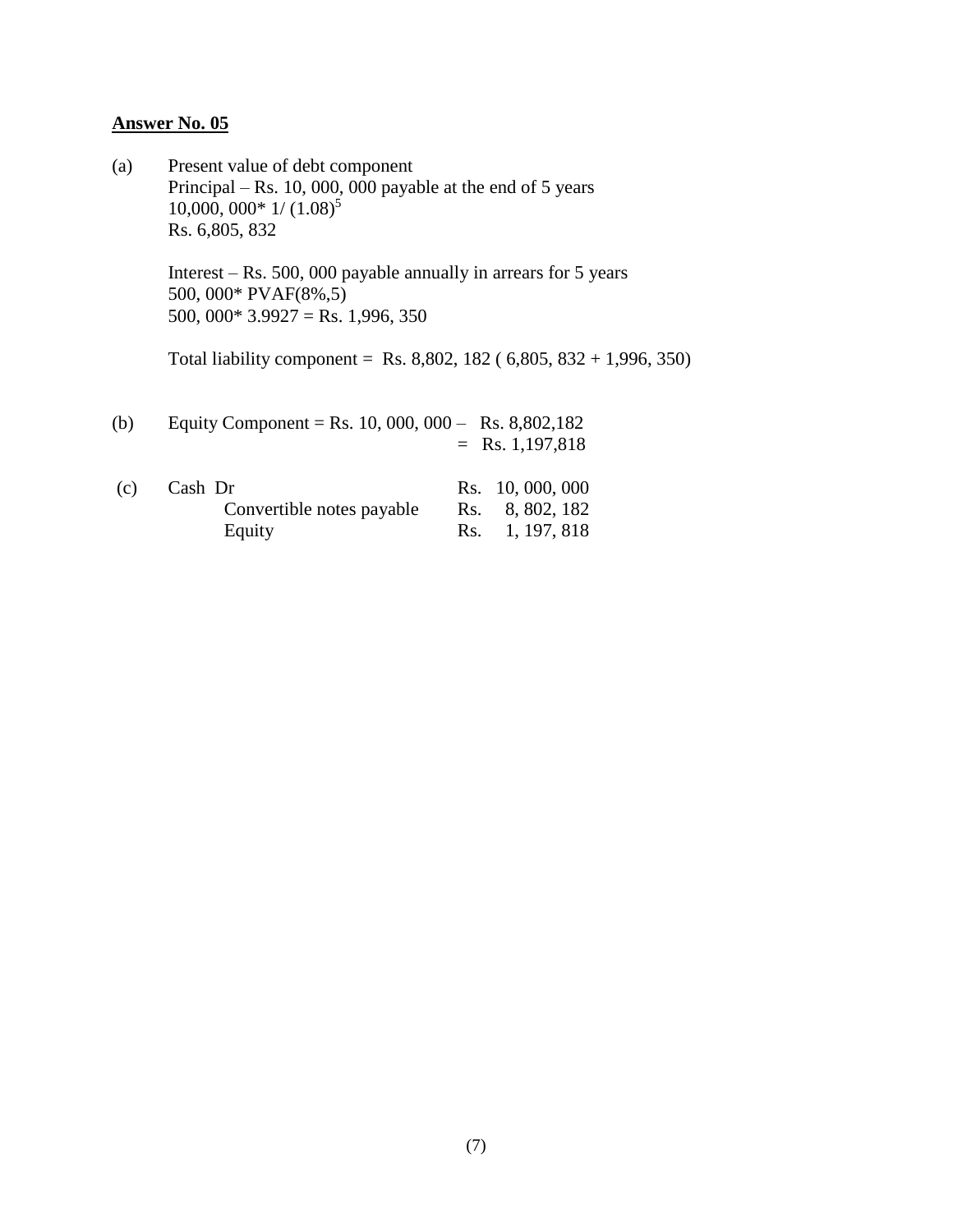#### **Machinery**

Tax base  $=$  carrying amount  $+$  future deductible amount  $-$  future taxable amount  $= 200 + 125 - 200$  $=125$ 

#### **Advances**

Tax base of revenue received in advance  $=$  carrying amount – amount of revenue not taxable in the future

> $= 800 - 800$  $= 0$  (nil)

#### **Inventory**

Tax base  $=$  carrying amount  $+$  future deductible amount  $-$  future taxable amount

 $= 1200+ 1200-1200$  $=1200$ 

#### **Long term loans**

Repayment of loans have no tax consequence. Hence tax base 2,200

#### **Answer No. 07**

- (a) The interest rate implicit in the lease ('IIR') is the discount rate that, at the inception of the lease, causes the aggregate present value of
	- (a) the minimum lease payments; ( Lease rentals + guaranteed residuals ) and
	- (b) the unguaranteed residual value

to be equal to the sum of the fair value of the leased asset and any initial direct costs of the lessor

Method 3 correctly considered all these cash flows, therefore

Implicit Interest rate  $= 20\%$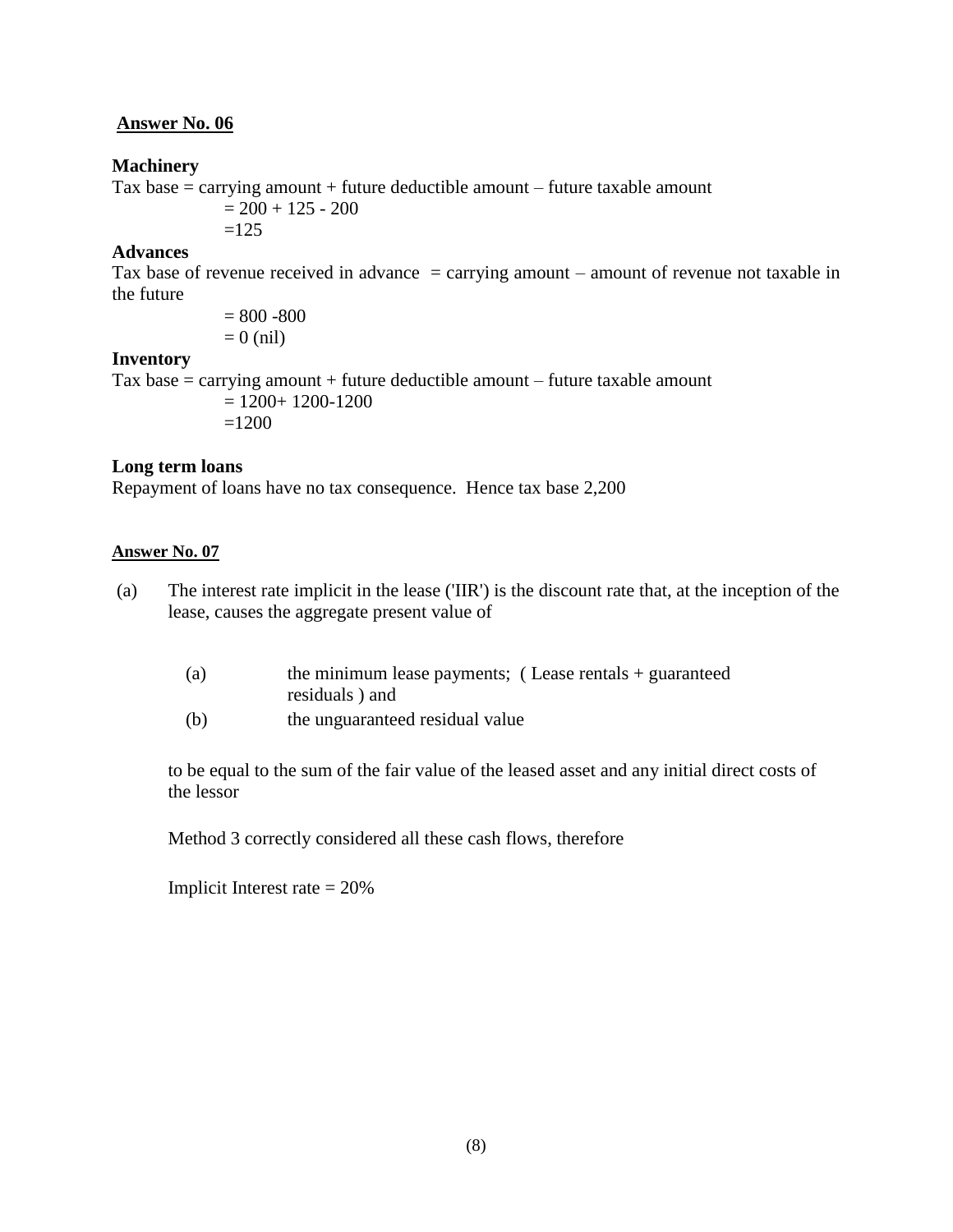|                         |    |         | @ 20% |       |  |
|-------------------------|----|---------|-------|-------|--|
|                         | CF | Timing  | AF/DF | PV    |  |
|                         |    | $1 - 5$ |       |       |  |
| Rental                  | 30 | years   | 3.00  | 89.91 |  |
|                         |    |         |       |       |  |
| Residual guaranteed     | 15 | 5       | 0.40  | 6.05  |  |
|                         |    |         |       |       |  |
| PV of MLP               |    |         |       | 95.96 |  |
|                         |    |         |       |       |  |
| Fair Value of the asset |    |         |       | 100   |  |
| PV of MLP as % of Fair  |    |         |       |       |  |
| Value                   |    |         | 96%   |       |  |

This is a finance lesae as it cover substantial % of Fair value at the inception of the lease

(c) The lessor's gross investment in the lease is the aggregate of the minimum lease payments receivable by the lessor under a finance lease and any guaranteed and unguaranteed residual value to which the lessor is entitled

 $= (30 \text{ X } 5) + 25 = \text{Rs. } 175 \text{ m}$ 

(d) The net investment in the lease is the gross investment discounted at the interest rate implicit in the lease

Method 1

|                                             |           |        | @ 20% |       |
|---------------------------------------------|-----------|--------|-------|-------|
|                                             | <b>CF</b> | Timing | AF/DF | PV    |
|                                             |           | $1-5$  |       |       |
| Rental                                      | 30        | years  | 3.00  | 89.91 |
| Residual (guaranteed $+$<br>Not guaranteed) | 25        | 5      | 0.40  | 10.09 |
| Net Investment in the lease                 |           |        |       |       |

Or

Fair Value = Net Investment = Rs.  $100m$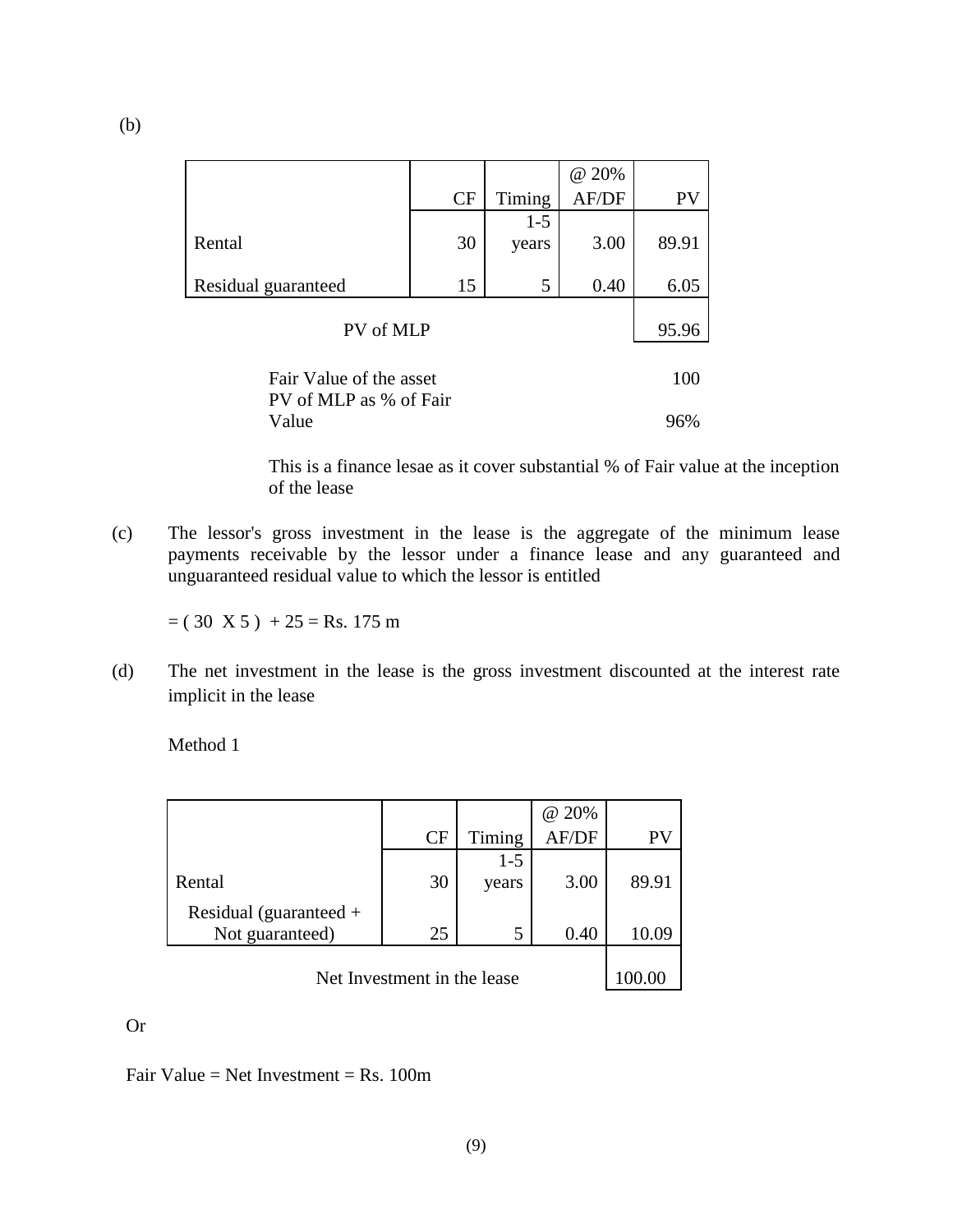.

- (a) (i) Name, address and business experience of directors and details of other directorship held.
	- (ii) details of directors' shareholdings
	- (iii) Sale and purchases of shares by any director in the year immediately preceding the date of issue of prospectus with the prices of such sale and purchases
	- (iv) details of directors' aggregate emoluments including bonus/profit sharing payments made during last completed financial year.
	- (v) Directors' interest in any assets acquired, disposed or leased by the entity during past two years preceding the issue.
	- (vi) full particulars of any contract or arrangement in force at the date of the application in which a director of the entity is materially interested in relation to the business.
- (b) (i) Companies licensed under the banking Act No. 30 of 1988
	- (ii) Companies carrying on leasing business
	- (iii) factoring companies
	- (iv) fund management companies
	- (v) Companies authorised under the Control of Insurance Act, No. 25 of 1962, to carry on insurance business.
	- (vi) Companies registered under the Finance Companies Act, No. 78 of 1988.
	- (vii) Companies licensed under the Securities and Exchange Commission Act, No. 36 of 1987, to operate unit trust.
	- (viii) Companies licensed under the Securities and Exchange Commission Act, No.36 of 1987, to carry on business as stockbrokers or stock dealers.
	- (ix) Companies licensed under the Securities and Exchange Commission Act, No. 36 of 1987, to operate a Stock Exchange.
	- (x) Companies listed in a Stock Exchange licensed under the Securities and Exchange Commission Act, No.36 of 1987.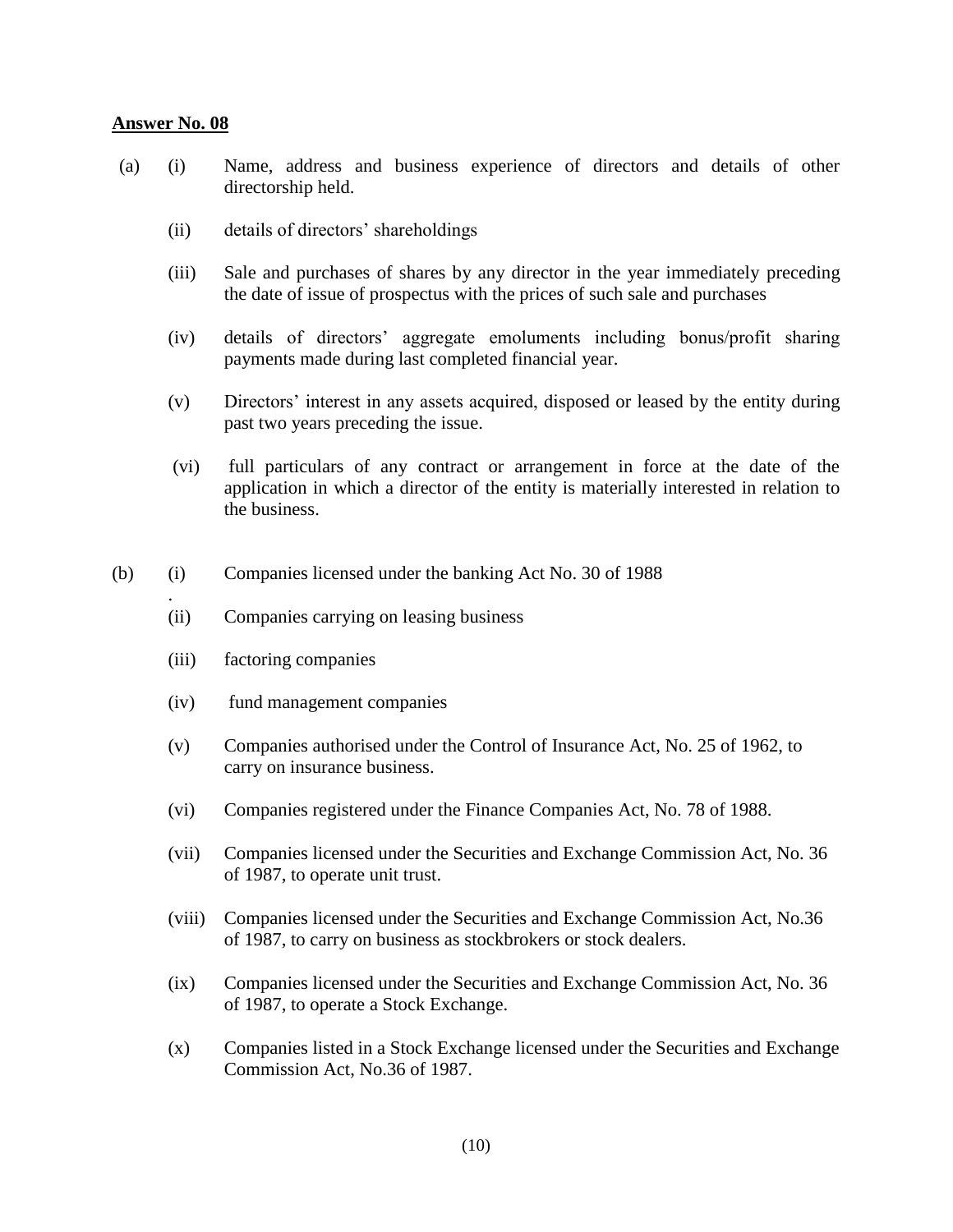- (xi) Other Companies
	- (a) which have a turnover in excess of Rupees 500 Million;
	- (b) which at the end of the previous financial year, had shareholders equity in excess of Rupees 100 Million;
	- (c) which at the end of the previous financial year, had gross assets in excess of Rupees 300 Million.;
	- (d) which at the end of the previous year had liabilities to banks and other financial institutions in excess of Rupees 100 Million;
	- (e) which have a staff in excess of 1000 employees.
- (xii) Public Corporations engaged in the sale of goods or the provision of services.
- (xiii) A group of companies, any one of which fall within any of the above categories. For this purpose, "a group of companies" means a holding company and its subsidiaries, the accounts of which have to be consolidated under section 147 of the Companies Act, No.17 of 1982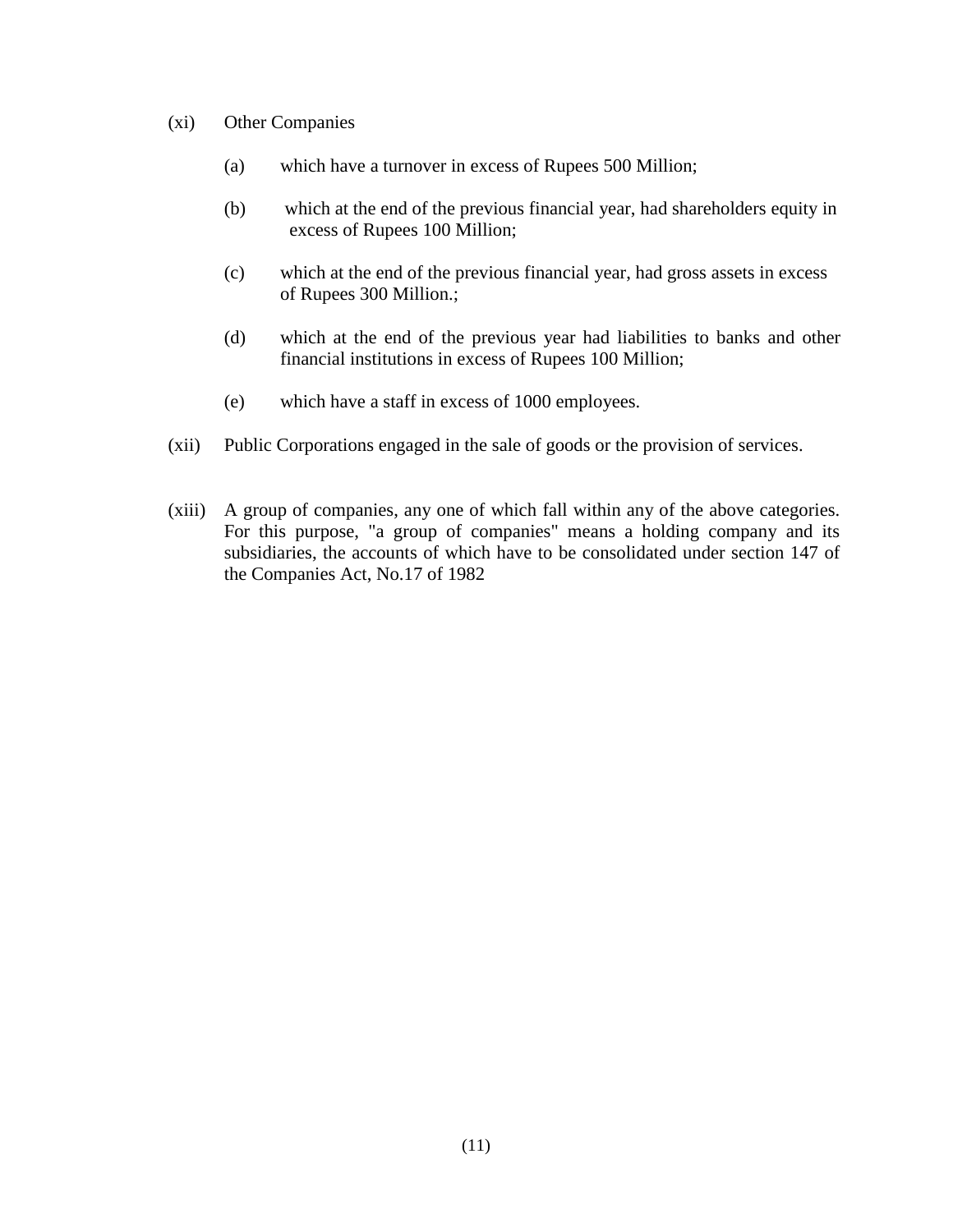|              | Executive | Non-      | Independent | Non                                             | Reason                                                           |
|--------------|-----------|-----------|-------------|-------------------------------------------------|------------------------------------------------------------------|
|              |           | Executive |             | Independent                                     |                                                                  |
|              |           |           |             |                                                 |                                                                  |
| WKBDe        | ✓         |           |             | ✓                                               | the CEO.<br>Hence<br>has<br>Is.                                  |
| Silva        |           |           |             |                                                 | responsibility<br>for<br>executive                               |
|              |           |           |             |                                                 | mgt. of co., & involved in the                                   |
|              |           |           |             |                                                 | day<br>to<br>day<br>operations:<br>Generally,<br>executive<br>an |
|              |           |           |             |                                                 | director brings daily workplace                                  |
|              |           |           |             |                                                 | biasness and they are also bias                                  |
|              |           |           |             |                                                 | towards the decisions on their                                   |
|              |           |           |             |                                                 | performance bonus. Hence an                                      |
|              |           |           |             |                                                 | executive director cannot be an                                  |
|              |           |           |             |                                                 | independent director.                                            |
| Prof. R      |           |           |             |                                                 | Not involved in day today                                        |
| Narayan      |           |           |             |                                                 | management of the Co. Hence                                      |
|              |           |           |             |                                                 | non executive director.<br>N <sub>o</sub>                        |
|              |           |           |             |                                                 | other relationship or material                                   |
|              |           |           |             |                                                 | interest in the Co.<br>Hence                                     |
|              |           | ✓         |             |                                                 | independent.                                                     |
| S Dasanayake |           |           |             | Can be either independent<br>or non-independent | Not involved in day today<br>management of the Co. Hence         |
|              |           |           |             |                                                 | a non-executive director.<br>He                                  |
|              |           |           |             |                                                 | has a close connection with the                                  |
|              |           |           |             |                                                 | company through SIL (Pvt)                                        |
|              |           |           |             |                                                 | Ltd. However if the contract                                     |
|              |           |           |             |                                                 | value is equivalent to 10% of                                    |
|              |           |           |             |                                                 | turnover of SIL then only the                                    |
|              |           |           |             |                                                 | close connection is material in                                  |
|              |           |           |             |                                                 | which<br>he<br>is<br>case<br>not                                 |
|              |           |           |             |                                                 | independent. If the value of the                                 |
|              |           |           |             |                                                 | contract to sell goods is less                                   |
|              |           |           |             |                                                 | than 10% of the turnover of                                      |
|              |           |           |             |                                                 | SIL, then not material and he                                    |
|              |           |           |             |                                                 | will be treated as independent                                   |
|              |           |           |             |                                                 | director                                                         |